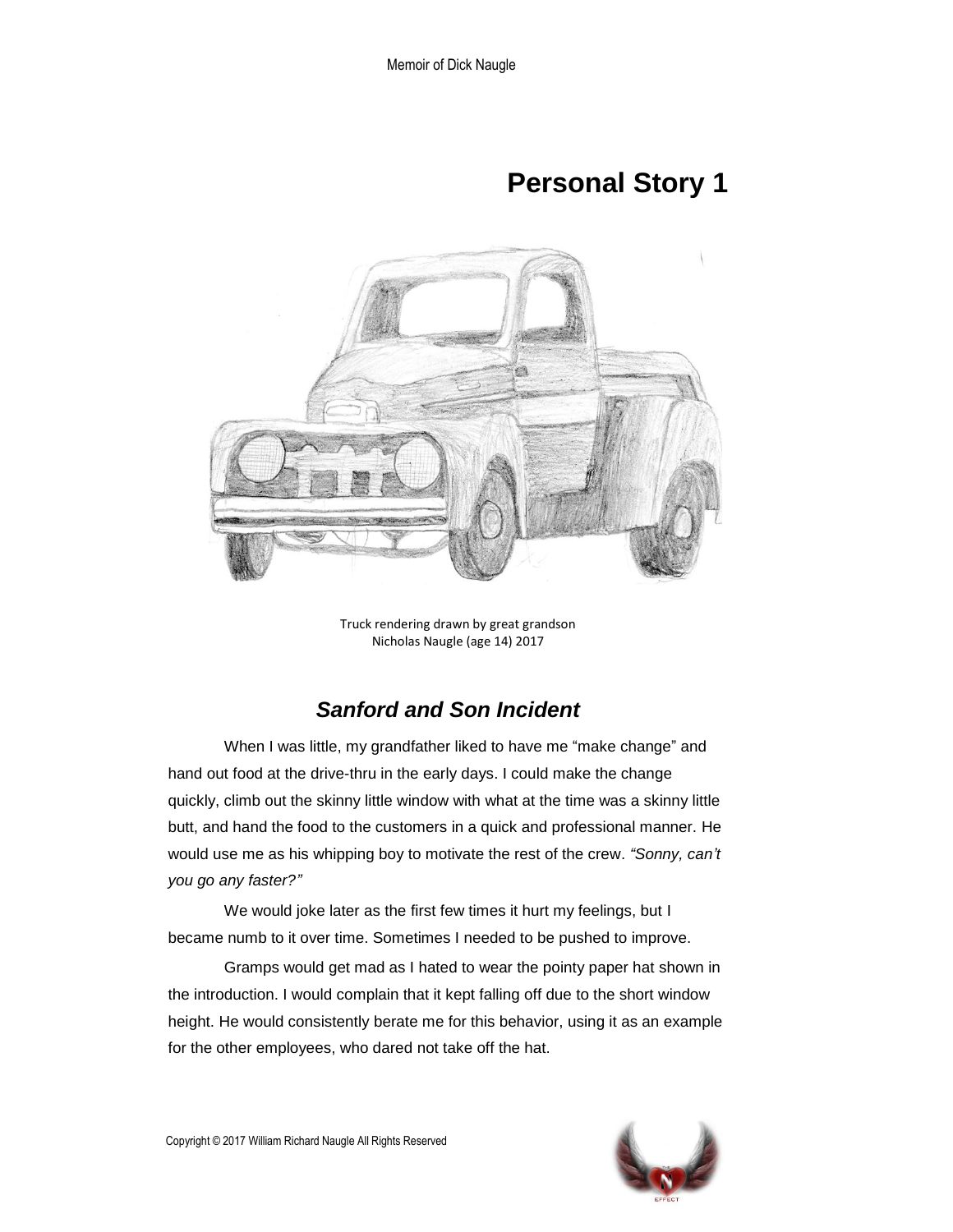One Friday afternoon, normally our busiest day of the week, I heard a truck rumble up to the drive-thru menu board. It was a rusty old *"Sanford and Son"* pickup truck like in the TV show—one of Dick Naugle's favorites.

The driver made the mistake of pulling up and turning off the motor. I knew exactly what was coming. Dick Naugle hit the intercom on the backup grill station, behind the fry warmer, and his voice came booming over the speaker:

> *"Damn it, this is NOT a parking lot!" "Turn your motor on and pull forward NOW!"* (I have edited out the expletives)

The driver nervously edged forward and kept a distance from the car in front. This made my grandfather even madder, because he wanted the employees to have as much time as possible to prepare food and "Move 'em out!" He never wanted the space between cars in the drive thru to be, if possible, about as far as it is from the last word in this sentence to the period. If he could fit 6 cars in the drive-thru, especially during rush hour, he wanted it "loaded up". This was a learning experience for the customers (TM) in the walk-up area and dining room, who were watching or listening to the situation.

Gramps yelled, *"How many people in that pile of junk?"* I replied*, "Just the driver!"*

I hesitantly watched as this poor guy finally made his way up to the drivethru window. In a case like this, we would usually tell the customer that the meal was on us. Yeah!

If they needed more time to order, they were politely advised to come to the walkup window next time. There we could give them all the time and assistance they required. Grandpa would either serve up a burger or have the taco bar prepare a taco, get it in a bag, throw in some fries and a drink, and send the person on their way. If there were 2 or more people in the vehicle, then the order would be multiplied by the number of occupants and graciously given at no charge.

Well, this poor guy went on to commit the ultimate sin. After pulling up to the drive-thru window, he turned off the motor again. Grandpa barked out, "This ain't no parking lot." And yes, it was meant for the customer to hear.

"It's on us, now Move 'em out, Joe!" Gramps said, continuing to press the issue. This guy proceeded to reach into his pocket and search for change. I just looked at him and said "Sir, I do not know what is going to happen next. Please just take the food and go!"

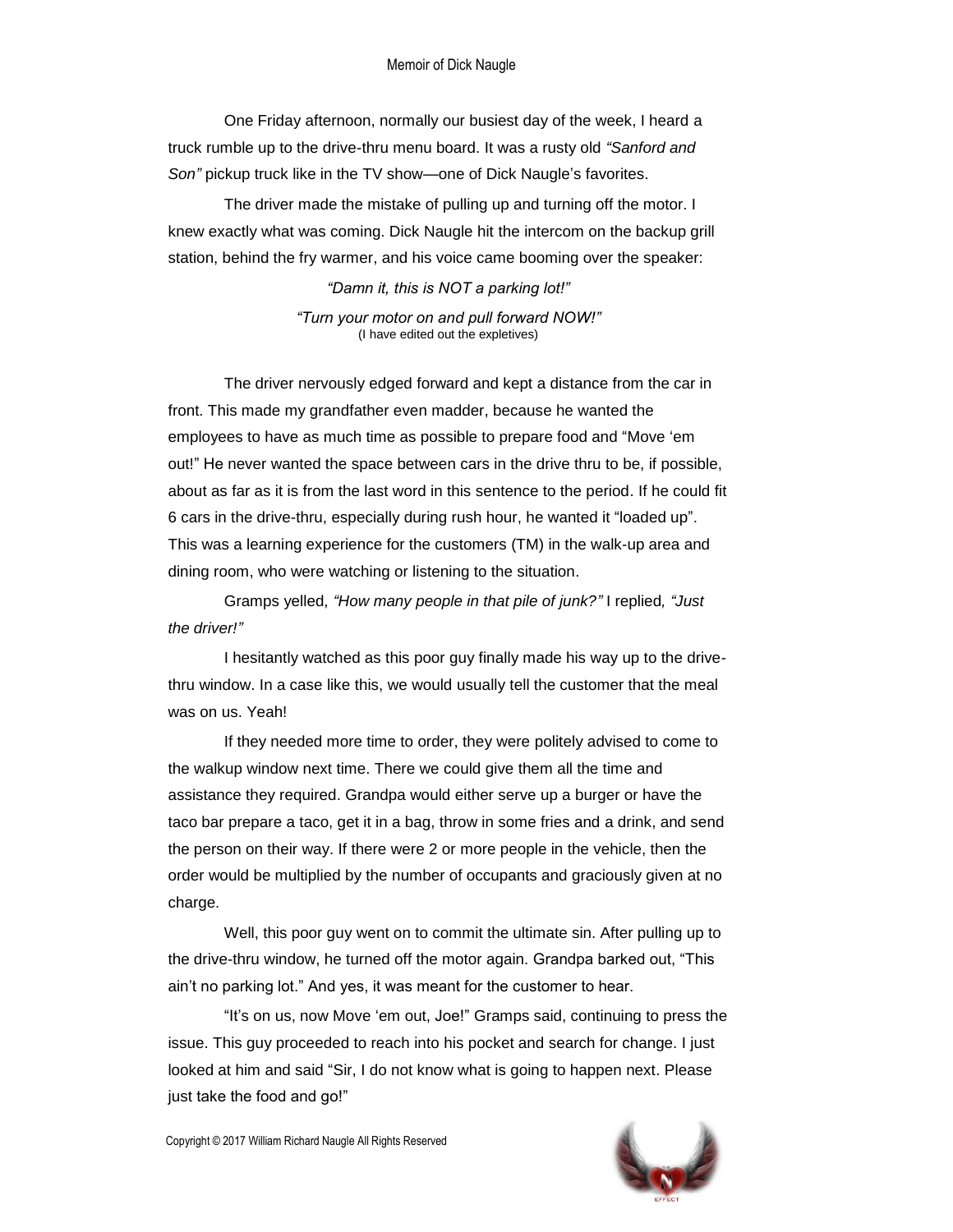At that moment there came the sound of a loud *"slap"* as Gramps threw a big slice of tomato that hit my pointy hat and left tomato juice dripping down the side of my face. Gramps's aim was excellent from his station at the 2nd grill position.

When the guy in the truck asked who the heck that man was, I stated, *"It is my Grandpa!"*

The driver shouted, "You are an ornery old man," with which I agreed and repeated my plea that he please go. He obliged with a nod, but then in his nervousness he dropped his keys on the floorboard. "*Sir, I have no idea what is going to happen next. Please start your truck. You received a free taco AND a free cheeseburger, fries, and a drink, which was more than normal. "Seriously it is on us!"* I politely tried to calm him and stated, "*Please remember that if you need more time, you can always come into the drive-thru after 2:00 p.m. and not feel as rushed."*

As the guy was finally starting up his *rust bucket*, my grandfather, to the tune of his own extensive profane vocabulary, took off his hard-soled therapeutic brown shoe and hurled it at my head, knocking my hat off. The hat and the shoe landed squarely in the truck bed as the poor "stressed out" guy sped away, spewing a thick trail of carbon monoxide into the air.

To this day, it is one of the fondest memories of my early days in the restaurant biz: My grandfather working the remainder of rush hour with only one shoe. Moaning and groaning the whole time, he kept asking, *"Where's my shoe!"* All the other employees just kept snickering through the rest of the lunch rush.

When things slowed down, he approached and asked me to go outside and retrieve the missing shoe. I burst into laughter. "It landed in the back of the guy's truck." The whole place erupted.

As funny as that sounds, in time things usually worked to the favor of my grandfather. The following Monday, when the man pulled into the drive-thru at 2:00 p.m., he knew exactly what he wanted to order and did not turn off the motor to his truck. Eventually the rust bucket pulled up, and all eyes were on my grandfather as he shoved me away from the drive-thru window.

Gramps shouted out, *"Where the heck is my shoe?"* The guy in the truck chuckled out loud, "You ornery old fart, my dog was enjoying his new treat all weekend long!"